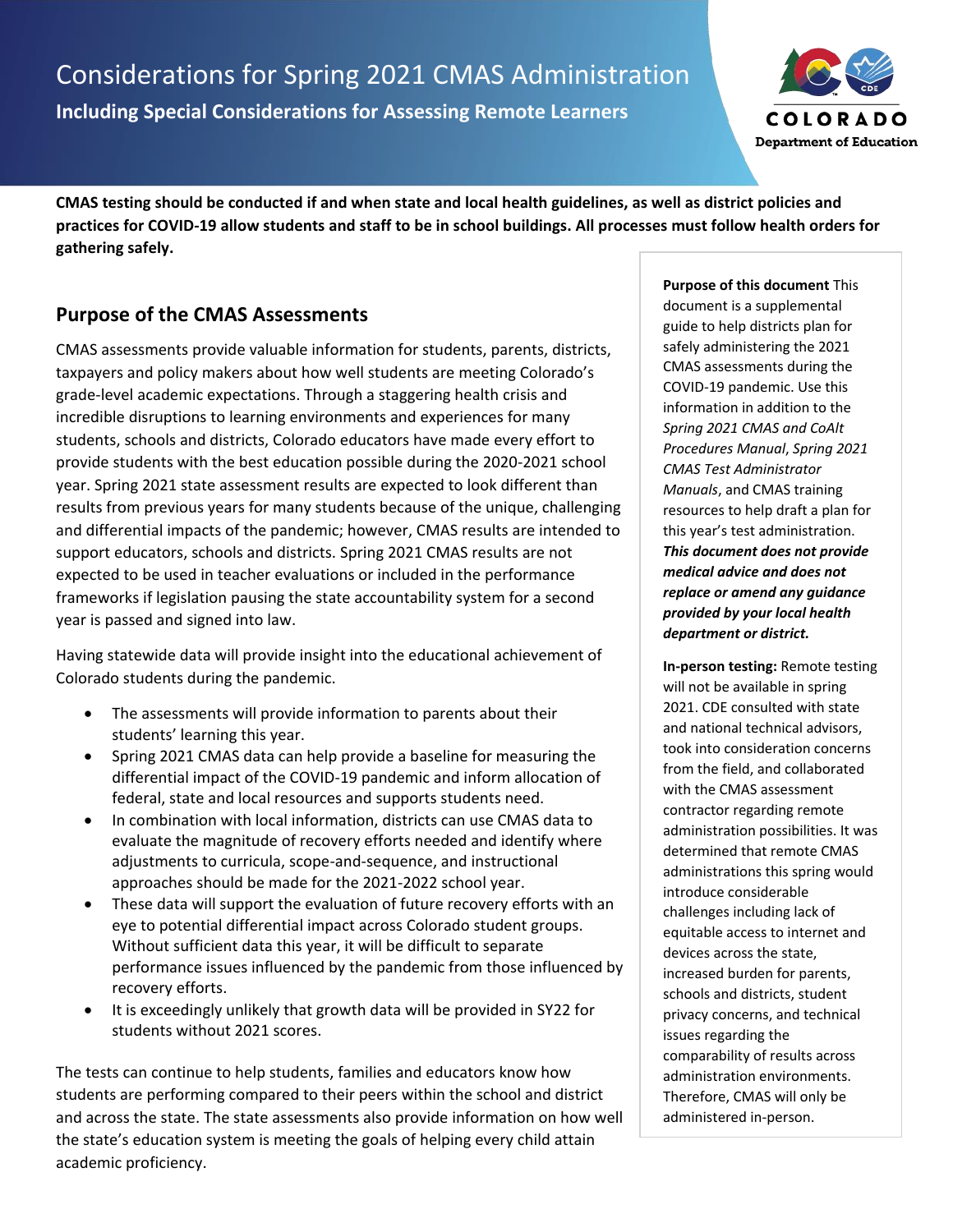

# **Making a Good Faith Effort to Administer the State Content Assessments**

The state content assessments are administered consistent with both state (C.R.S. § 22-7-1006.3) and federal (ESSA, Title I, Part A § 1111(b)(2)(B)(v)) law. Schools and districts are encouraged to continue to prepare for CMAS testing this spring and to make good faith efforts to administer CMAS assessments so the results may contribute to parent, educator, policymaker and stakeholder understanding of the pandemic's *statewide* impact on student learning.

On February 22, the [U.S. Department of Education \(USDOE\) provided an update on assessment, accountability, and](https://www2.ed.gov/policy/elsec/guid/stateletters/dcl-assessments-and-acct-022221.pdf)  [reporting requirements for the 2020-2021 school year.](https://www2.ed.gov/policy/elsec/guid/stateletters/dcl-assessments-and-acct-022221.pdf) The guidance reiterates the importance of parents, educators and the public having access to data on student learning. The USDOE is not inviting "blanket" assessment waivers. The federal government indicated a willingness to work with states to address individual needs and conditions while "ensuring the maximum available statewide data to inform the targeting of resources and supports."

The guidance indicated that if there are places where it is not possible for students to attend school safely in person, students should not be brought into those school buildings solely to test. This is consistent with CDE's position that testing should only occur when health and safety conditions allow. In addition, parents' decisions to excuse their children from testing must be respected.

CDE will continue to monitor the status of state legislation and explore the invitation to submit an accountability waiver from the federal department of education.

House bill (HB 21-1161), calling for the suspension of required statewide assessments for selected grade levels for the 2020-2021 school year, was introduced on March 3. If suspended, the ELA and math assessments would still be available as a parent opt-in option. The proposed bill directs the Department to submit a federal waiver seeking the following testing schedule for spring 2021:

| <b>GRADE</b> | <b>REQUIRED ADMINISTRATION</b><br>(except for students with parent excuse) | <b>REQUIRED ADMINISTRATION</b><br><b>OPPORTUNITY</b><br>(with parental opt-in) |
|--------------|----------------------------------------------------------------------------|--------------------------------------------------------------------------------|
| 3            | ELA (CMAS and CoAlt)                                                       | MATH (CMAS and CoAlt)                                                          |
| $4*$         | MATH (CMAS and CoAlt)                                                      | ELA (CMAS and CoAlt)                                                           |
| $5***$       | ELA (CMAS and CoAlt)                                                       | MATH (CMAS and CoAlt)                                                          |
| 6            | MATH (CMAS and CoAlt)                                                      | ELA (CMAS and CoAlt)                                                           |
| $7*$         | ELA (CMAS and CoAlt)                                                       | MATH (CMAS and CoAlt)                                                          |
| $8**$        | MATH (CMAS and CoAlt)                                                      | ELA (CMAS and CoAlt)                                                           |
| 9            | <b>PSAT</b>                                                                |                                                                                |
| 10           | <b>PSAT</b>                                                                |                                                                                |
| $11***$      | <b>SAT</b>                                                                 |                                                                                |

\*CMAS and CoAlt Social Studies will not be administered in grades 4 and 7. A federal waiver is not required.

\*\*If the waiver is approved, CMAS and CoAlt Science will not be administered in grades 5, 8 and 11.

For now, districts and schools should continue to plan for the administration of all CMAS and CoAlt assessments. If possible, districts may want to consider starting with the assessments that will continue to be required if the waiver is approved (the assessments included in the REQUIRED ADMINISTRATION (except for students with parent excuse column)).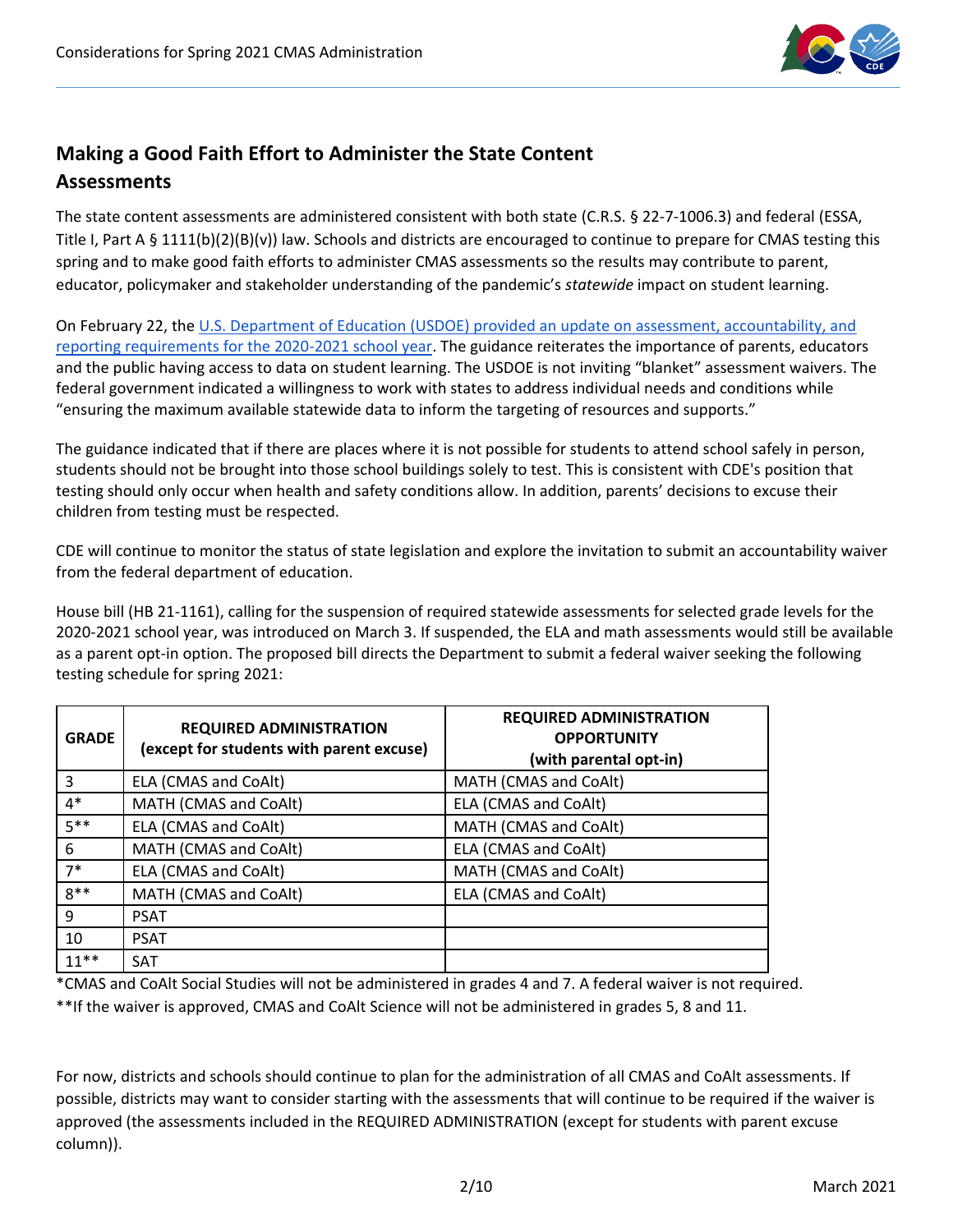

### Parent Excusals

While local education providers are responsible for developing their parent excusal policies, please keep in mind that statute prohibits school districts from imposing "an unreasonable burden or requirement on a student that would discourage the student from taking a state assessment." § 22-7-1013(8)(c), C.R.S. We believe an "opt in" requirement for state assessment participation would be such a burden. This practice is especially concerning if applied to students receiving in-person instruction. Likewise, districts may not "encourage the student's parent to excuse the student from taking the state assessment." *Id*.

### Students Receiving In-person Instruction

Districts/schools should be planning to assess their students who are receiving in-person instruction, within state and local health and safety protocols. Consistent with state statute requirements, the assumption is that in-person students will test, with the exception of students whose parents have notified the district/school that they are excusing their student(s) from testing. In-person students with parent excusals should be coded as *Parent Excuse* in demographic data.

### Students Receiving Remote Instruction

Parents who have chosen remote learning for the year have *already* indicated to some extent that they do not want their children in school buildings. Districts may assume, based on their precise local circumstances, whether these parents have essentially indicated a desire to excuse their students from all in-person activities, including assessment. While some traditional in-person activities are provided remotely, state testing cannot be. Districts should nonetheless offer parents of remote learners an opportunity for their students to take the assessments and they must provide a safe opportunity to do so. Students whose parents have chosen remote learning due to COVID and do not choose to send their students in to test should be coded as *COVID* (State Use 11) in demographic data.

We understand that districts and families face unique challenges this year. However, the assessment of Colorado students remains a requirement of both state and federal law. Recent guidance from the U.S. Department of Education reaffirms their stance on the importance of assessment and providing shared state-wide data.

### **Extended Test Window**

CDE extended the CMAS testing window for spring 2021 to provide Colorado districts and schools with additional flexibility as they prepare for this year's test administration. Taking into consideration district closing dates for the 2020- 2021 school year, the CMAS testing window is currently expected to open on April 12, 2021 (the early window opens on March 22) and close on Friday, May 14, 2021; however, any scheduled start dates may change due to local health conditions. CDE will work with district assessment coordinators to potentially further extend the window if individual districts determine that additional time for testing would be helpful.

Recognizing the unique challenges to this year's administration as schools continue to implement district policies and local health guidelines, districts can choose to use this additional time in a variety of ways:

- They can delay the start of testing. This may allow some schools/districts to increase the number of in-person instructional days prior to testing.
- They can extend testing to address the unique challenges to this year's administration
	- o To allow for smaller testing groups due to group size restrictions
	- $\circ$  To allow for cohort testing for students who may be on alternating day in-person schedules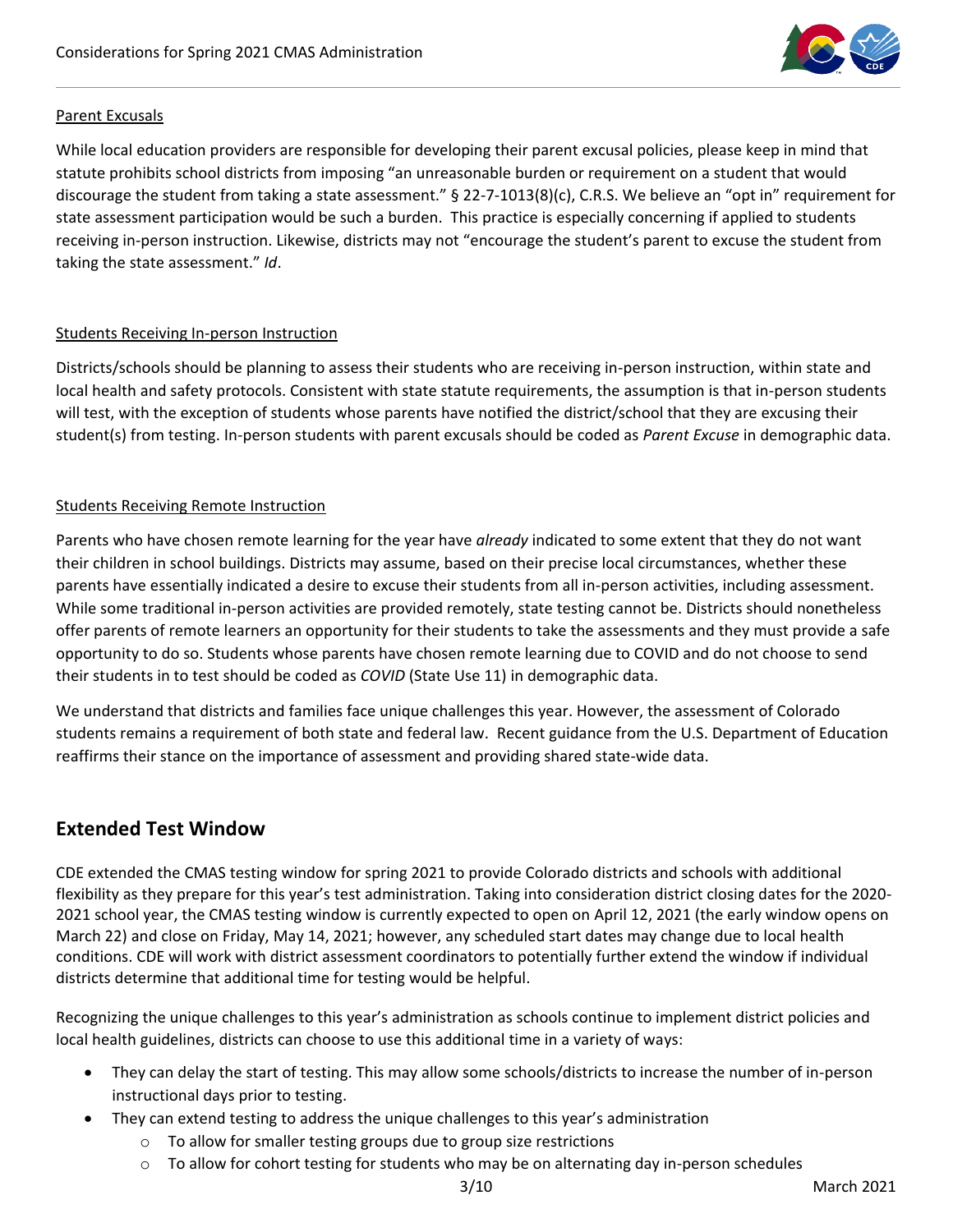

- o To address limited availability of test administrators
- $\circ$  To increase time between sessions to ensure sanitization of test materials and environment as needed
- $\circ$  To lower daily use of technology for testing to address technology capacity issues

Based on the extension of the CMAS administration window to May 14, 2021, the additional secure materials order window is scheduled to close on **May 11, 2021**. The scorable materials return deadline is now **May 19, 2021**; the nonscorable materials return deadline is now **May 21, 2021**. Given the many variables and unknowns, CDE encourages districts to return completed paper materials within three days of their individual district's completion.

Revised dates for the Student Biographical Data (SBD) validation window and receipt of results will be determined and announced when they become available. *Additional adjustments may be announced as the department continues to monitor state and federal assessment requirements and the effect of the current public health situation on districts and schools.*

# <span id="page-3-0"></span>**Scheduling**

CMAS 2021 testing schedules may differ from previous years to address COVID-19 conditions. Testing should be coordinated through the district assessment coordinator and the assessment must be given at a district-approved testing site. Security of testing materials must be maintained with a documented chain of custody. Be sure to implement district policies and practices as well as state and local health guidelines when working with cohorts of students, determining group sizes within test sessions, and limited availability of test administrators. As always, be sure all students can hear the test administrator during testing.

- When identifying testing rooms, consider the number of students who can be tested safely at the same time.
	- o Reference the *Unit Testing Times and Testing Multiple Groups* resource for information on which grades and content areas can be tested together [\(http://www.cde.state.co.us/assessment/cmas\\_utt\\_tmg\)](http://www.cde.state.co.us/assessment/cmas_utt_tmg).
- When creating a testing schedule, determine whether students will complete one unit a day or more than one. Provide assessment administration flexibility where needed in terms of multiple sessions administered in a single day, if taking multiple sessions is developmentally appropriate for students.
	- $\circ$  If completing more than one unit in a day, determine how breaks will be scheduled.
	- o **Prioritize completing English language arts and math assessments before administering science assessments**.
- Schedule time between test sessions for different students to allow for sanitizing materials, equipment, and other touched surfaces.
- Test schedules should include considerations for make-up testing and contingencies in case of building closures.

#### *Unique Scheduling Considerations for Remote Learners*

- Identify any unique considerations that may be made for remote learner scheduling, including those that may apply to neighborhood or home schools, grade level, family structure, or accommodation type (e.g., IEP extended-time, scribe, etc.)
- Consider using spaces that are not currently being used as classrooms (potentially libraries, gyms, cafeterias, administrative buildings, etc.)
- Consider testing at times that differ from students receiving in-person instruction (e.g., time of day, day of the week (using the 5<sup>th</sup> day in 4-day school weeks or Saturdays), etc.)
- Identify district guidance or policies around special circumstances, including whether families will have an opportunity to select their testing times/locations and whether testing may be available outside of regular school hours. **Note**: Test administration practices as specified in the *Procedures Manual* and *Test Administrator Manuals* still need to be followed.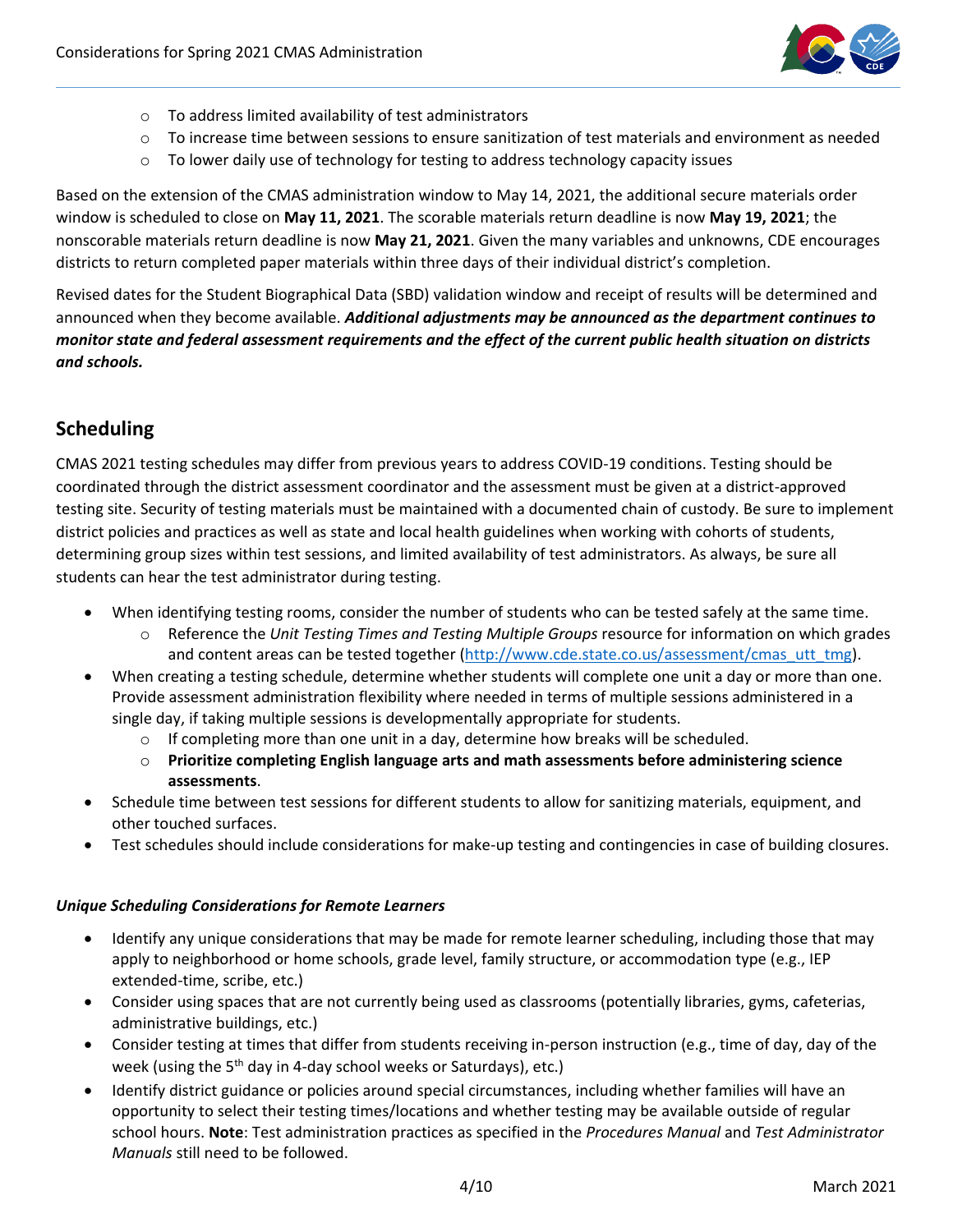

- Determine where students who arrive early at testing locations will wait. Also consider what directions will be provided to parents/guardians who want to wait on-site for their students.
- Test schedules may include considerations for make-up testing and contingencies in case of building closures.

## **Test Administrators**

Districts should identify CMAS test administrators before the test window begins. If additional adults are available, increasing the number of people trained to administer CMAS may help with flexible scheduling needs.

# <span id="page-4-0"></span>**Communicating Test Information to Families**

The CMAS administration communication plan should address helping families understand the purpose of the test, testing expectations, locations, dates, and times. This plan may need to be augmented for students who are receiving instruction remotely due to COVID-19.

- *Students and staff will not be asked to come into the building to test if it conflicts with state and local health orders.*
- *Families should be reassured that their health needs will be respected. This may include a student not testing due to student or family health concerns.*
- The communication method should provide families with meaningful access to the information. This should include the use of multiple communication methods (e.g., phone, text, email, parent portal, website, etc.) and the use of the student's home language.
- The communication message should explain the importance of assessments in directing interventions and supports to students and schools that are most in need, as well as the intent to decouple accountability and teacher evaluations from assessment performance this year.
- The communication plan should include response methods families can use to connect with district/school staff.
- Documentation of communications and other efforts to provide CMAS testing opportunities to all students is recommended.

The [CMAS Communications Toolkit](https://www.cde.state.co.us/assessment/resources) is available on CDE's website.

### <span id="page-4-1"></span>**Health and Safety**

### *When planning for assessment administration, the health and safety of both students and staff should be the first priority.*

When possible, avoid having test administrators share materials. If needed, the district assessment coordinator can order additional *Test Administrator Manuals* through PearsonAccess<sup>next</sup>. Manuals are also available on the Colorado Assessments Portal [\(https://coassessments.com/\)](https://coassessments.com/) and can be printed as needed throughout the testing window. CMAS test materials available on the Colorado Assessments Portal include:

- CMAS and CoAlt Procedures Manual
- Computer-based Testing Test Administrator Manual
- Paper-based Testing Test Administrator Manual
- Spanish SAY Directions (Test Administrator Script in Spanish)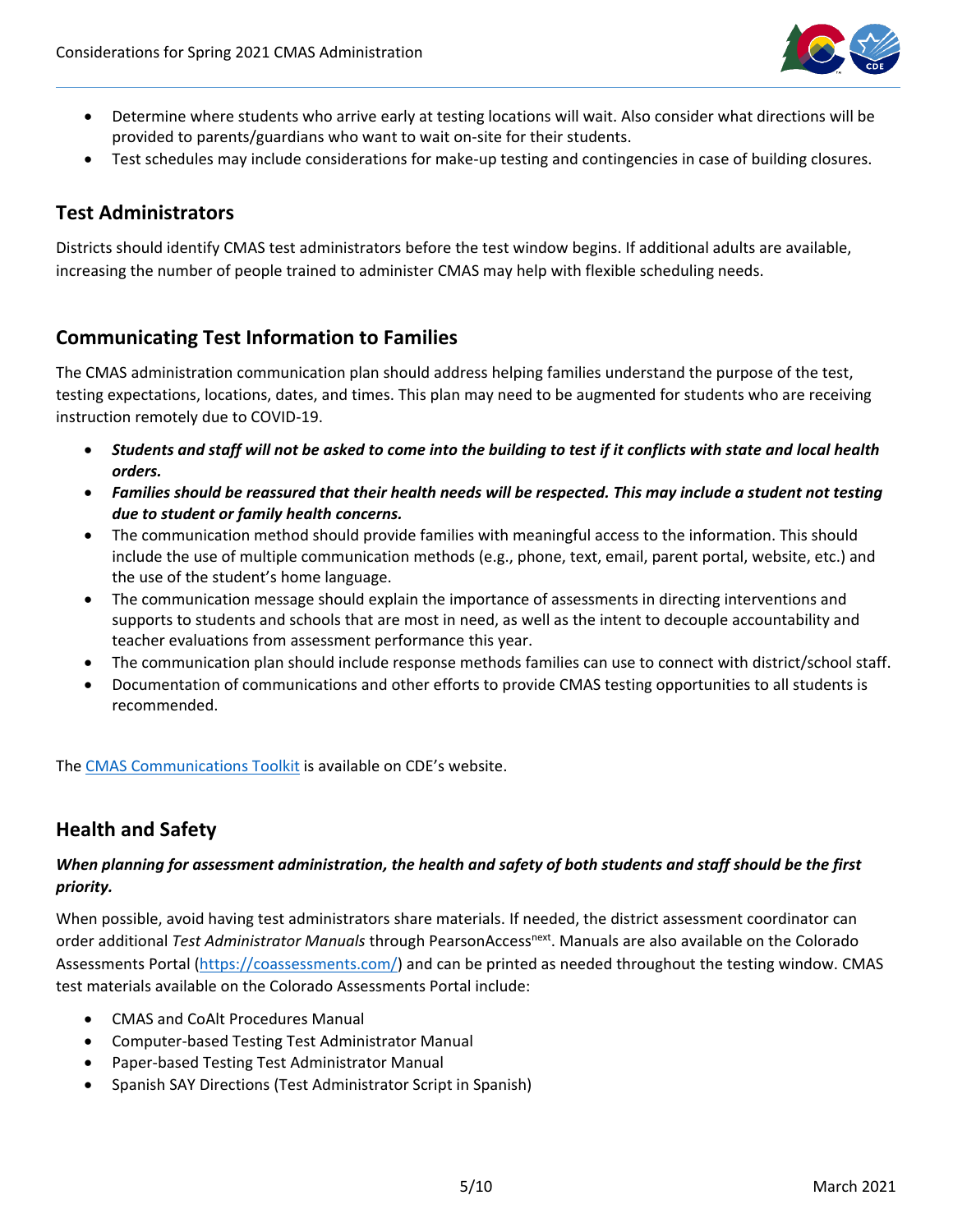

### *Safety Precautions*

Students and staff will not be asked to come into the building to test if it conflicts with state and local health orders. State and local health guidelines and district practices must be followed throughout the administration of CMAS. Key considerations including, but not limited to, are provided below:

- Staff and students with COVID-19 symptoms should remain home.
- When setting up a testing room, allow for as much space between students as possible (se[e CDPHE](https://www.cde.state.co.us/communications/threephasereopeningguidance)'s [recommended spacing](https://www.cde.state.co.us/communications/threephasereopeningguidance) guidelines, which vary based local COVID conditions, for more information).
- If possible, set up a clear divider between students and the test administrator.
- Consider using fans in combination with opening doors and windows to increase ventilation. When implementing this, be mindful of possible interference with the students' ability to hear instructions and test security considerations.
- Wash hands before and after each test administration.
- Have students wash their hands or use hand sanitizer as they enter and exit the testing room.

Test administrators and students must follow state and local mask requirements. Additional protective measures may be followed, such as wearing gloves and conducting temperature checks.

### **Technology**

If testing at new or multiple testing sites, connect with district technology staff to ensure testing is within the required technology systems.

If students test on shared devices, follow the same safety and sanitizing procedures implemented when devices are shared for instructional purposes. If needed, connect with IT staff about the best way to sanitize devices; do not assume all electronics can be sanitized in the same way as other surfaces.

- We expect that some districts may send devices home nightly during the testing window. Work with your District Technology Coordinator to establish procedures.
- CDE does not encourage schools to take devices from students in remote learning in order to assess students who are receiving instruction and assessment in person. Sample schedules have been provided to assessment coordinators that allow for devices to be used by multiple students, following health and safety protocols. The window has also been extended which may allow for reduced need for devices outside of those typically used by those students who are testing.
- District Assessment Coordinators should contact CDE as soon as possible if additional paper tests are needed due to limited device availability. Please note that while limited orders may be available in time for the opening of the paper window, the processing and delivery of more extensive requests may be prohibitive or delayed.

### **Considerations for Students who are Receiving Instruction Remotely (Remote Learners)**

*Districts should be planning to meet state and federal assessment requirements, including for those students who are receiving instruction remotely, to the extent practicable and that state and local health and safety requirements and guidance can be met. Schools providing in-person instruction should offer parents of remote learners an opportunity for their students to take the assessments under safe conditions as well. Neither students receiving in-person nor remote instruction should be brought into school buildings if it is not safe to do so. Students whose parents have chosen remote learning due to COVID and do not choose to send their students in to test should be coded as COVID (State Use 11) in demographic data.*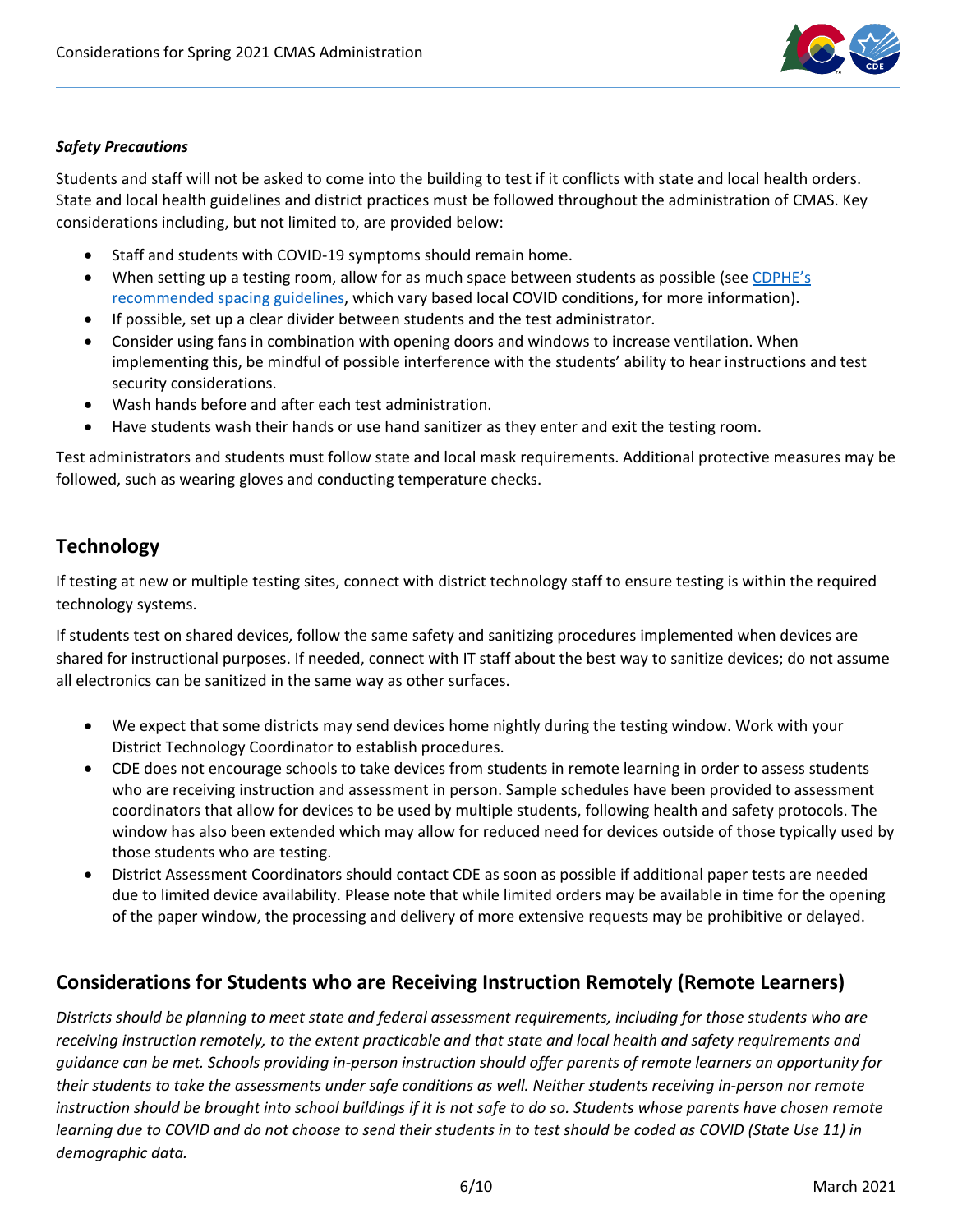

Schools are currently following a variety of instructional models: in-person, hybrid, and/or remote, which may vary by the age of the students. Younger students are more likely to be receiving some in-person or hybrid instruction. For these students, CMAS testing may more resemble testing in a typical year.

While many Colorado schools and districts are transitioning to in-person instructional models, older students are more likely to be receiving all of their instruction remotely. CMAS testing for these students will require more consideration. If it is safe and consistent with state and local health guidelines to bring the students in on a smaller scale than a completely open school, consider doing so. Districts may already be doing this for local testing, in which case, those processes may be followed as applicable.

# **Coding of Students who were Not Able to Test Due to COVID**

Despite good faith efforts, there will be some students, and perhaps entire schools, who are unable to participate in CMAS this year due to COVID. Coding within PearsonAccess<sup>next</sup> or during student biographical data clean-up (SBD) will allow for these students to be marked as "Not Tested" along with a COVID indicator (State Use 11).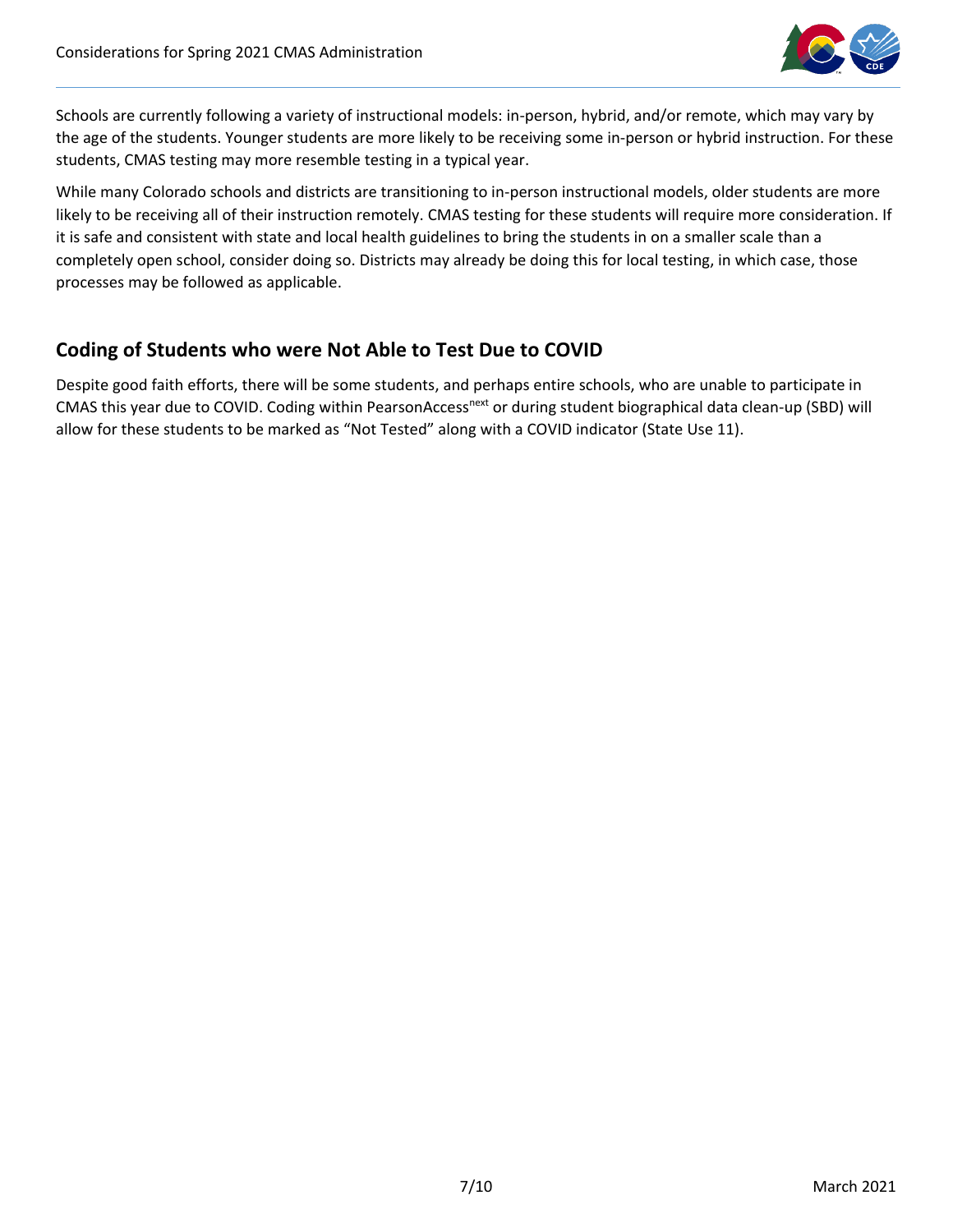

# **Common Questions**

#### *COVID-related Reasons Coding*

- Can the code for students who were not able to test due to COVID (State Use 11) only be used for remote learners?
	- $\circ$  No, this code can be used for both remote learners and in-person students. The code may be appropriate for in-person students who are unable to complete the test due to a COVID-related reason including student illness or students who become quarantined during all or part of the test window.
- What kind of documentation is needed to indicate that a student will not test due to COVID-related reasons? Is a parent/guardian signature or letter required?
	- $\circ$  Consistent with parent excusal statute, districts may determine any requirements for communication from parents/guardians when students do not test due to COVID-related reasons. Also refer to *[Communicating Test Information to Families](#page-4-0).*

**Note**: Coding of students who do not test due to COVID-related reasons should be separate from district documentation and coding of in-person students who do not test due to parent excusal (C.R.S. § 22-7- 1013(8)(a)).

- What if the reason a parent/guardian doesn't want their student to test is because they don't want the student to miss more instruction after lost instructional time due of COVID?
	- $\circ$  If the student is attending school in-person, this is a parent excusal. Do not use State Use 11.

#### *Test Environment*

- To help with staffing and cohorting restrictions, can students who will not test due to parent excusal be in the same room (at opposite sides of the room) while others are CMAS testing?
	- o Combining testers and non-testers in the same environment in spring 2021 is discouraged. However, given the unique circumstances this year, if there are no other possibilities, the standardized expectations that are applied for students when they are done testing (e.g., read quietly to themselves) may be applied. Consider locating non-testers away from testers. The district/school needs to ensure confidence in the test administrator's ability to actively monitor both testers and non-testers. A separate proctor to supervise non-testers is recommended. Non-testers would need to be included in the student to test administrator count (30:1).
- My schools are wanting flexibility with students requiring accommodations and keeping these students with their cohorts. Is there any flexibility? Example: Students with extended time stay with their cohort and do not test separately from the class.
	- $\circ$  Many accommodations do not require students to test in separate environments; however, for timing accommodations, students should be grouped together by their timing needs. Asking some students in the test environment to stop testing while allowing other students to continue testing could be confusing and disruptive to the students who require extended time. Situations like this also introduce greater possibilities for misadministration as the appropriate timing is less likely to be provided to all students in the room.
- Do accommodations need to be provided to students with disabilities and English learners?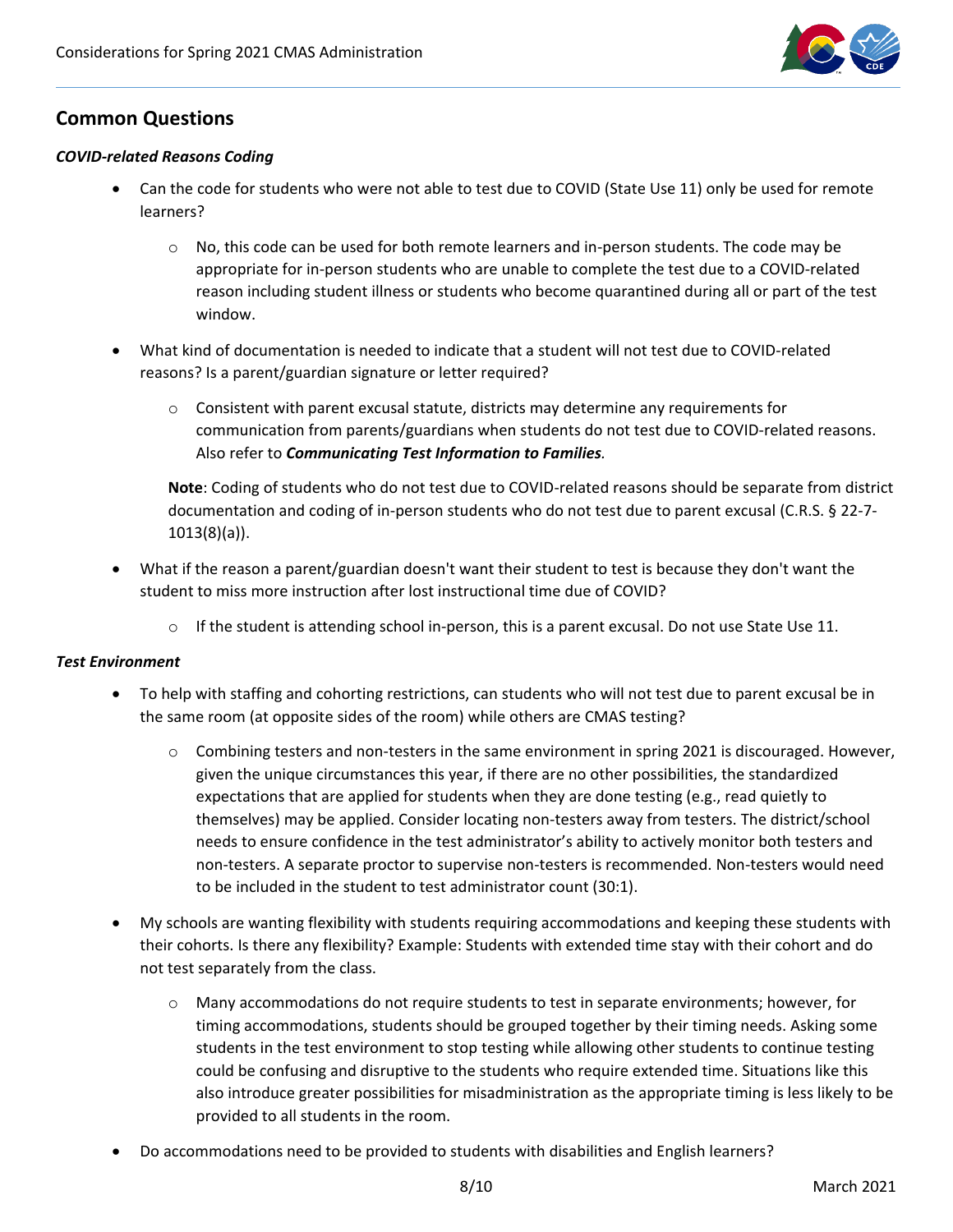

- o Yes. Students with disabilities and English learners must be provided with accommodations (changes to testing conditions that do not change what is being measured) as indicated in their educational plans.
- Can students requiring accommodations be brought in for testing on asynchronous learning days or the  $5<sup>th</sup>$ day of the week for 4-day week districts?
	- o Yes. This is an option that districts may want to consider.
- Is it possible to have more than 30 students in a room to one test administrator?
	- $\circ$  Test sessions that include, as an example, 31 or 32 students should not be misadministered this year as long as test administrators are able to actively proctor and monitor all of the students they are overseeing.
	- $\circ$  Schools may schedule test sessions that include significantly more than 30 students but less than 60 students; however, an additional test administrator is required. For groups larger than 60, the number of test administrators needed should be determined applying the same principles outlined for 30 students. Be sure to implement district policies and practices as well as state and local health guidelines when working with cohorts of students, determining group sizes within test sessions, etc. Refer to *[Scheduling](#page-3-0)* and *[Health and Safety](#page-4-1)* for more information.

**Note**: Consider room configuration when determining the student-to-test administrator ratio. Test administrators must be able to actively monitor (e.g., circulate throughout the room and remain attentive during the entire active testing unit) the space within the testing environment. Schools should make special considerations for large testing environments and for testing environments with complicated configurations.

- Can schools ask students who will not test due to parent excusal to engage in asynchronous learning at home on testing days?
	- o CDE's Po[licy on Instructional Time and Student Attendance for the 2020-21 Academic Year](https://www.cde.state.co.us/cdefinance/cde_policy_on_instructional_hours_and_attendance) allows for time spent in asynchronous learning to be considered "in attendance" if prescribed as such in the local board's definition of educational process. In practical terms, this means that based on CDE's understanding of statute, offering a remote option on testing days complies with the law. If the school was offering neither in-person nor remote, it would likely be considered a violation.
- Is there any possibility of assessing students remotely who are currently in fulltime remote learning?
	- $\circ$  Remote administration is not available for spring 2021. CDE consulted with state and national technical advisors, took into consideration concerns from the field, and collaborated with the CMAS assessment contractor regarding remote administration possibilities. It was determined that remote CMAS administrations this spring would introduce considerable challenges including lack of equitable access to internet and devices across the state, increased burden for parents, schools and districts, student privacy concerns, and technical issues regarding the comparability of results across administration environments. Therefore, CMAS will only be administered in-person.
- Can fulltime remote learners test after school hours or on a Saturday?
	- $\circ$  As long as all health and safety and CMAS testing environment requirements are met, this is possible; however, CDE and Pearson support may not be available to provide administration support